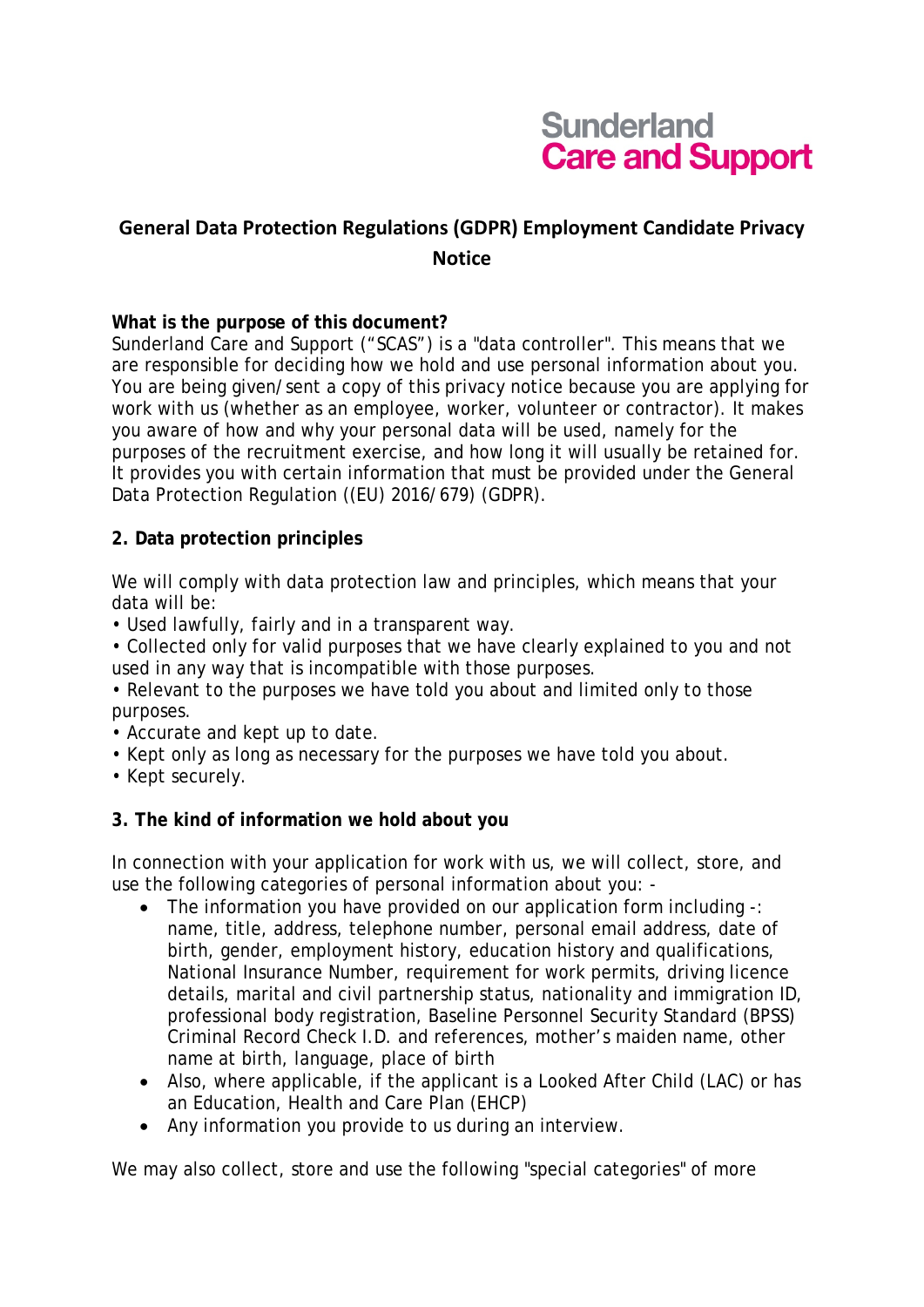sensitive personal information:

• Information about your race or ethnicity, religious beliefs, sexual orientation and political opinions.

• Information about your health, including any medical condition, health and sickness records.

• Information about criminal convictions and offences.

#### **4. How is your personal information collected?**

We collect personal information about candidates from the following sources:

• You, the candidate.

• Neutral Vendor recruitment agency, from which we collect the following categories of data: - name, DOB, Gender, CV, compliance data including references, qualifications, professional body registration, DBS, Nationality and Immigration I.D. for Employer's Right to Work Check, BPSS I.D and references.

• Disclosure Scotland checks

• Disclosure and Barring Service in respect of criminal convictions.

• Your named referees, from whom we collect the following categories of data: previous employment information, sickness absence history for the previous 2 years and information regarding disciplinary proceedings.

#### **5. How we will use information about you**

We will use the personal information we collect about you to:

- Assess your skills, qualifications, and suitability for the role.
- Carry out background and reference checks, where applicable.
- Communicate with you about the recruitment process.
- Keep records related to our recruitment processes.
- Comply with legal or regulatory requirements.
- Access funding from third parties i.e. Apprentices

It is in our legitimate interests to decide whether to appoint you to the role since it would be beneficial to our business to appoint someone to that role. We also need to process your personal information to decide whether to enter into a contract with you.

Having received your application form, we will then process that information to decide whether you meet the basic requirements to be shortlisted for the role. If you do, we will decide whether your application is strong enough to invite you for an interview. If we decide to call you for an interview, we will use the information you provide to us at the interview to decide whether to offer you the role. If we decide to offer you the role, we will then take up references; qualifications undertake Employer's Right to Work checks, medical clearance and carry out a criminal record check, professional body registration and BPSS checks, if applicable, before confirming your appointment.

## **6. If you fail to provide personal information**

If you fail to provide information when requested, which is necessary for us to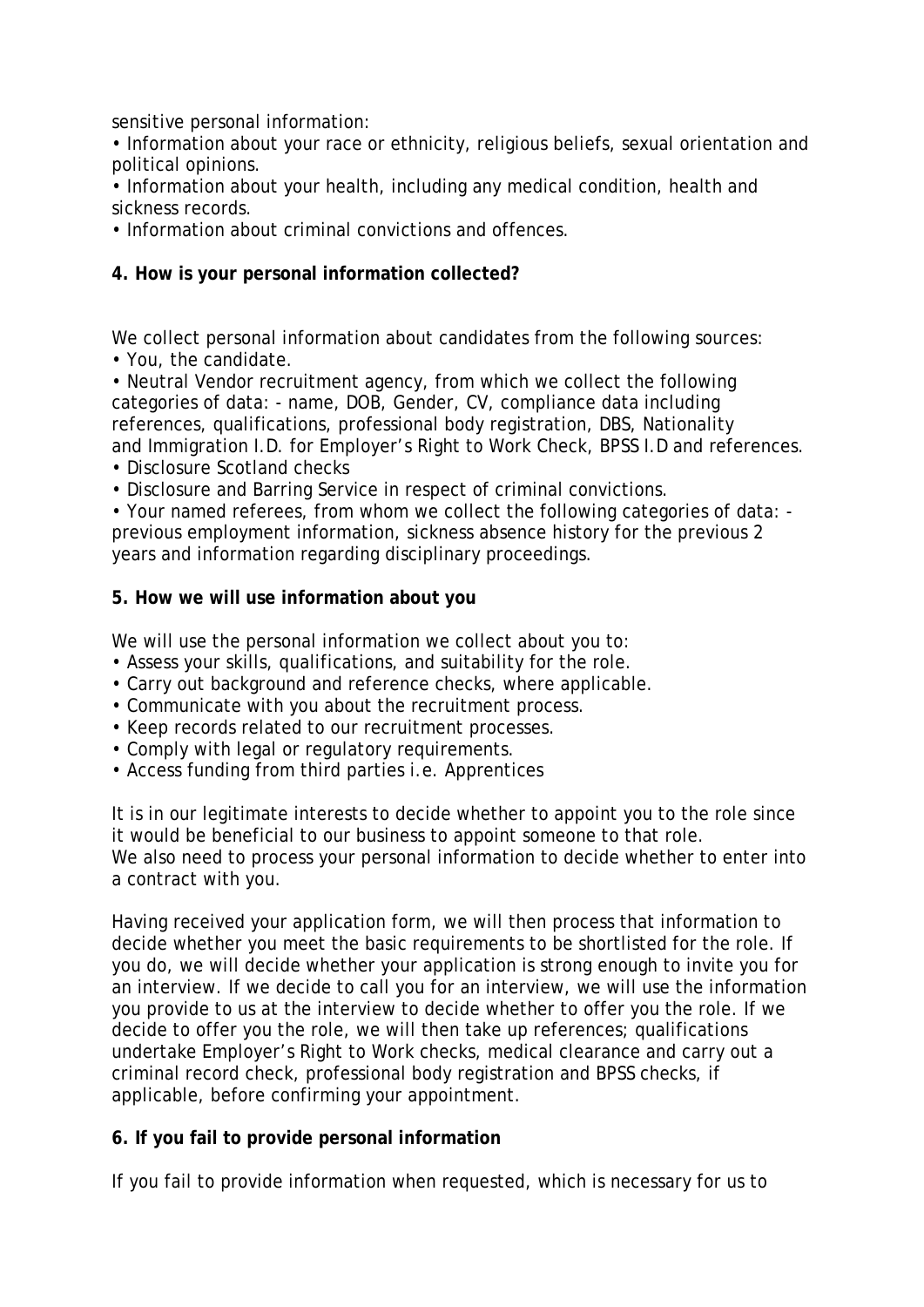consider your application, such as evidence of qualifications or work history, we will not be able to process your application successfully. For example, if we require references for this role and you fail to provide us with relevant details, we will not be able to take your application further.

# **7. How we use particularly sensitive personal information**

We will use your particularly sensitive personal information in the following ways: -• We will use information about your disability status to consider whether we need to provide appropriate adjustments during the recruitment process, for example, whether adjustments need to be made during an interview.

• We will use information about your race or nationality or ethnic origin, religious, philosophical or moral beliefs, or your sexual life or sexual orientation, to ensure meaningful equal opportunity monitoring and reporting.

## **8. Information about criminal convictions**

We envisage that we will process information about criminal convictions. We will collect information about your criminal convictions history if we would like to offer you the role (conditional on checks and any other conditions, such as references, being satisfactory). We are entitled to carry out a criminal records check in order to satisfy ourselves that there is nothing in your criminal convictions history which makes you unsuitable for the role.

We have in place an appropriate policy document and safeguards which we are required by law to maintain when processing such data.

## **9. Data sharing - Why might you share my personal information with third parties?**

We will only share your personal information with the following third parties for the purposes of processing your application: Disclosure and Barring Service via North East Regional Employers Organisation (NEREO), North East Jobs via NEREO Disclosure Scotland, Medacs Healthcare, and reference providers. All our thirdparty service providers and other entities in the group are required to take appropriate security measures to protect your personal information in line with our policies. We do not allow our third-party service providers to use your personal data for their own purposes. We only permit them to process your personal data for specified purposes and in accordance with our instructions.

## **10. Data security**

We have put in place appropriate security measures to prevent your personal information from being accidentally lost, used or accessed in an unauthorised way, altered or disclosed. In addition, we limit access to your personal information to those employees, agents, contractors and other third parties who have a business need-to-know. They will only process your personal information on our instructions and they are subject to a duty of confidentiality.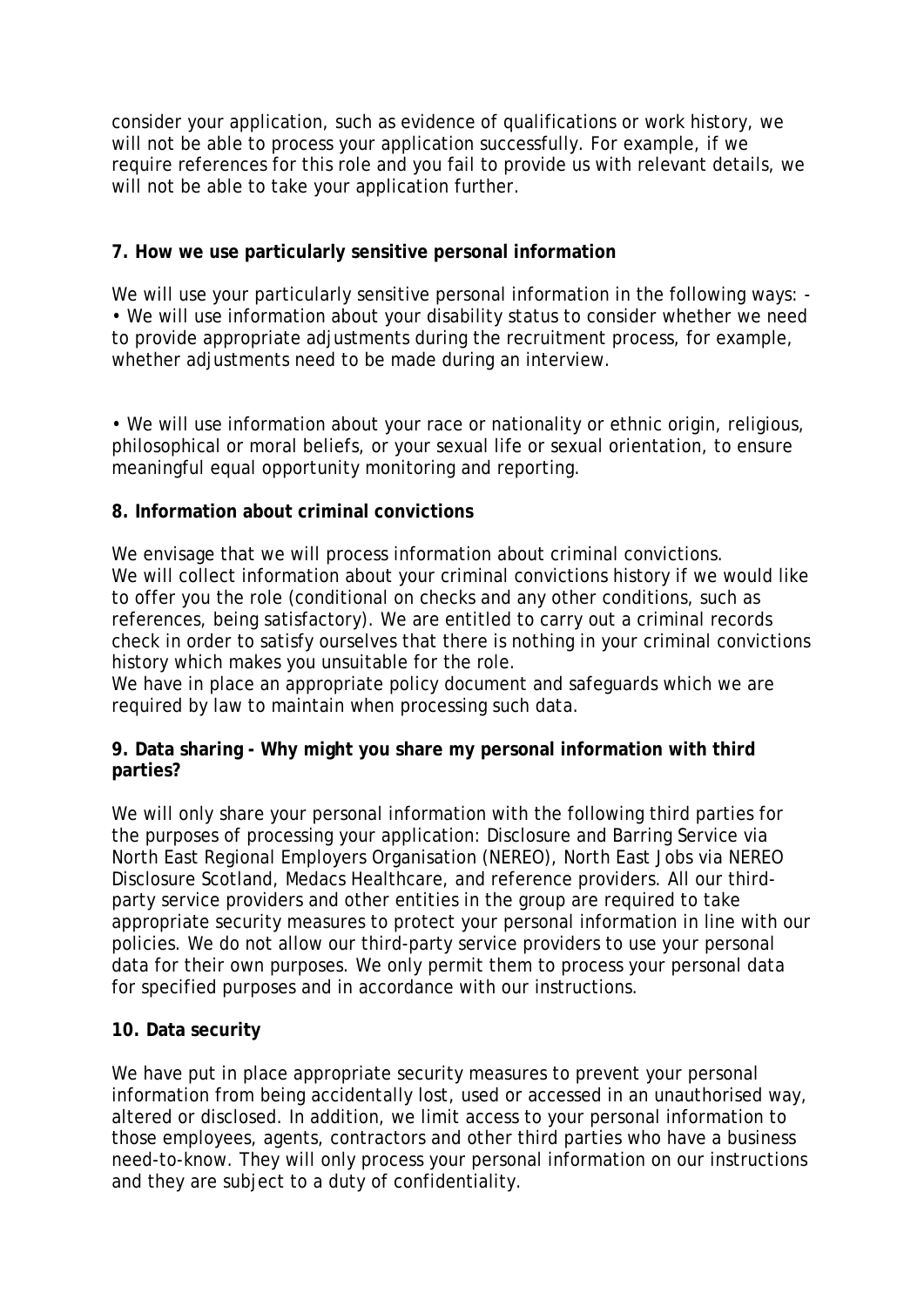We have put in place procedures to deal with any suspected data security breach and will notify you and any applicable regulator of a suspected breach where we are legally required to do so.

#### **11. Data retention - How long will you use my information for?**

We will retain your personal information for a period of 6 months after we have communicated to you our decision about whether to appoint you to role. We retain your personal information for that period so that we can show, in the event of a legal claim, that we have not discriminated against candidates on prohibited grounds and that we have conducted the recruitment exercise in a fair and transparent way. After this period, we will securely destroy your personal information in accordance with our records management policy.

## **12. Rights of access, correction, erasure, and restriction**

Your rights in connection with personal information

Under certain circumstances, by law you have the right to:

• Request access to your personal information (commonly known as a "data subject access request"). This enables you to receive a copy of the personal information we hold about you and to check that we are lawfully processing it.

• Request correction of the personal information that we hold about you. This enables you to have any incomplete or inaccurate information we hold about you corrected.

• Request erasure of your personal information. This enables you to ask us to delete or remove personal information where there is no good reason for us continuing to process it. You also have the right to ask us to delete or remove your personal information where you have exercised your right to object to processing (see below).

• Object to processing of your personal information where we are relying on a legitimate interest (or those of a third party) and there is something about your particular situation which makes you want to object to processing on this ground. You also have the right to object where we are processing your personal information for direct marketing purposes.

• Request the restriction of processing of your personal information. This enables you to ask us to suspend the processing of personal information about you, for example if you want us to establish its accuracy or the reason for processing it.

• Request the transfer of your personal information to another party. If you want to review, verify, correct or request erasure of your personal information, object to the processing of your personal data, or request that we transfer a copy of your personal information to another party, please contact the data protection officer ("DPO") (see below) in writing.